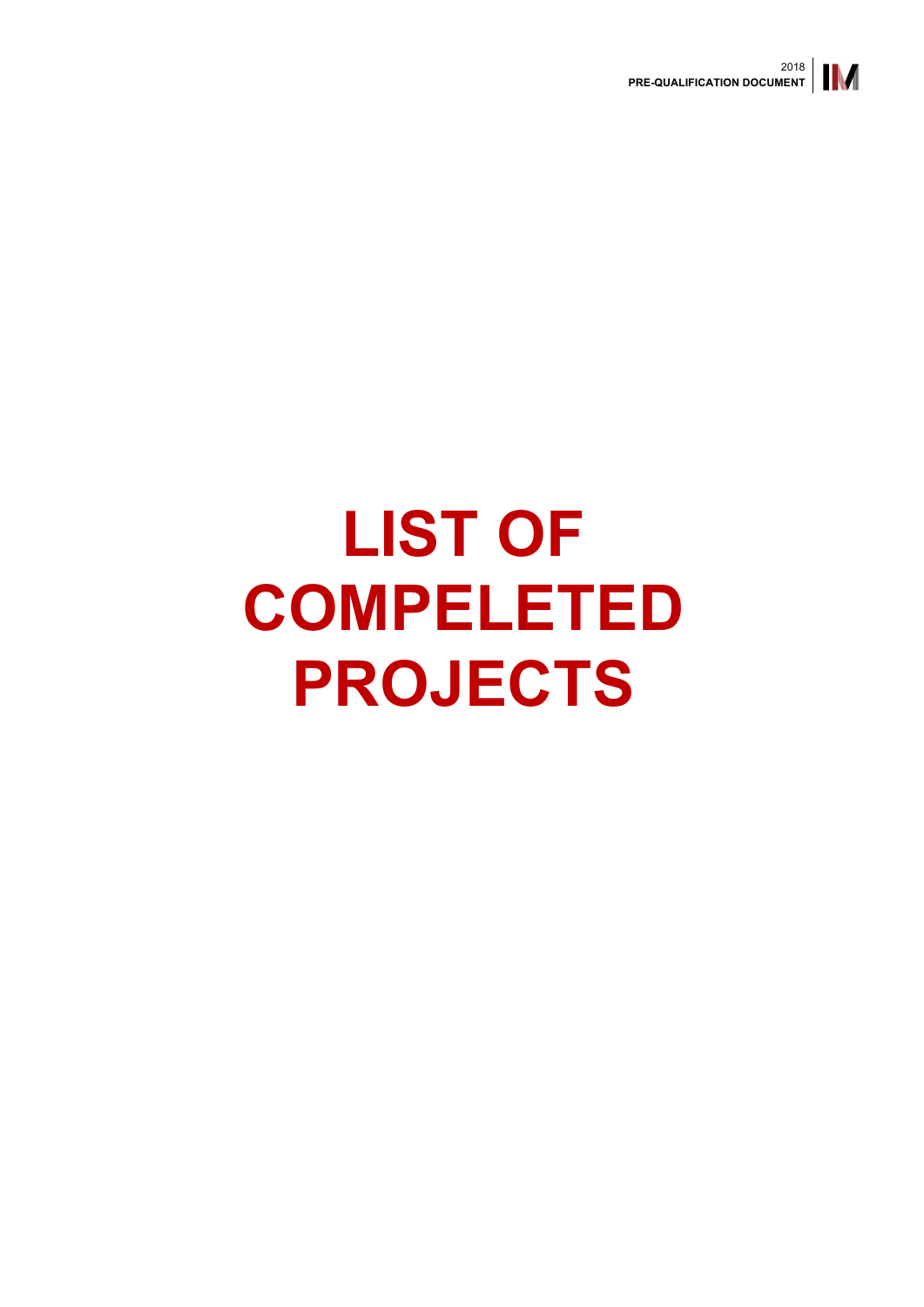| <b>SI No</b> | <b>PROJECT</b>                                                                                                               | <b>CLIENT</b>                                                                        | <b>CONSULTANT</b>                                    | <b>VALUE</b><br>(AED.) |
|--------------|------------------------------------------------------------------------------------------------------------------------------|--------------------------------------------------------------------------------------|------------------------------------------------------|------------------------|
| 1.           | <b>Construction Military Secondary</b><br>School at Sharjah (1 <sup>st</sup> Phase)<br>under Contract No. CMW-12139-<br>C001 | <b>UAE Armed</b><br>Forces                                                           | Command of<br><b>Military Works</b>                  | 349.00 M               |
| 2.           | The Lago Vista<br>(B+3P+2x21+1x24 Typical Floor)<br>at Dubai                                                                 | Damac<br>Properties                                                                  | Arkonsult<br>Engineering<br>Consultants              | 334.00 M               |
| 3.           | Zighy Resort and Marina<br>at Musandam, Oman                                                                                 | Al Marsa<br>Tours &<br>Travels                                                       | Arab Engineering<br><b>Bureau</b>                    | 280.00 M               |
| 4.           | <b>The Crescent Towers</b><br>(G+3P+3X18 Typical Floor)<br>at Dubailand, Dubai                                               | Damac<br>Properties                                                                  | Arkonsult<br>Engineering<br>Consultants              | 245.00 M               |
| 5.           | Fairmont Hotel, Fujairah                                                                                                     | Mina Al<br>Fajer Real<br>Estate LLC                                                  | Erga Progress<br>Engineering<br>Consultant           | 228.82 M               |
| 6.           | The Emirates Garden<br>Ph-1 (3 Bldgs, B+G+4)                                                                                 | Damac<br>Properties                                                                  | <b>Conin Consultants</b>                             | 194.00 M               |
| 7.           | Crystal Tower (Operated by<br>Radisson Group)<br>(5B+2M+2GR+ 26TYP+R) at<br>Business Bay, Dubai                              | Al Reef<br>Investment                                                                | Erga Progress<br>Consultant                          | 186.00 M               |
| 8.           | G+M+6P+26 at Al Majaz,<br>Sharjah                                                                                            | H.E. Sheikh<br>Nasir Bin<br>Abdullah Al<br>Thani                                     | M/s<br>Incorporated<br>Consultants<br>(CONIN)        | 127.00 M               |
| 9.           | 100 Luxury Marina<br>Residential Villas at Abu Dhabi<br><b>Break Water</b>                                                   | National<br>Investment<br>Corporation                                                | Arab<br>Engineering<br><b>Bureau</b><br>Doha - Qatar | 127.00 M               |
| 10.          | 218 Houses in Heeliya - East,<br>Abu Dhabi                                                                                   | Abu Dhabi                                                                            | Islamic<br>Architects                                | 105.70 M               |
| 11.          | Sharjah Mega Mall, at Abu<br>Shagara, Sharjah                                                                                | M/s. Mohd.<br>Ahmed<br>Saeed Al<br>Qassimi &<br>Rashid Bin<br>Khalifan Al<br>Dhahery | W.S. Atkins &<br>Partners<br>Overseas                | 92.00 M                |
| 12.          | <b>Facilities for UAE Armed Force</b><br>under Contract Nos. MW-OU-<br>161-2010 at Al Ain                                    | <b>UAE Armed</b><br>Forces                                                           | Command of<br><b>Military Works</b>                  | 88.66 M                |
| 13.          | Modification& Extension of<br>D.T.C. Head Quarters on Plot<br>No. 245.722 at Muhaisanah<br>Fourth-Dubai                      | Dubai<br>Transport<br>Corporation                                                    | Al Gurg<br>Consultant                                | 72.00 M                |
| 14.          | Fatima Bint Mubarak School in<br>Al Hamraniya, Ras Al Khaimah<br>on Design & Build Basis                                     | Abu Dhabi<br>Education<br>Council<br>(ADEC)                                          | Altorath<br>Engineering<br>Consultants               | 70.00 M                |
| 15.          | 80 low cost houses at Al<br>Khatim in Abu Dhabi                                                                              | Government<br>of Abu Dhabi                                                           | <b>Public Works</b><br>Dept. Abu<br>Dhabi            | 69.95 M                |
| 16.          | Administration building,<br>workshop at Taweelah and                                                                         | Dolphin/CCC                                                                          | Syrconsult                                           | 66.00 M                |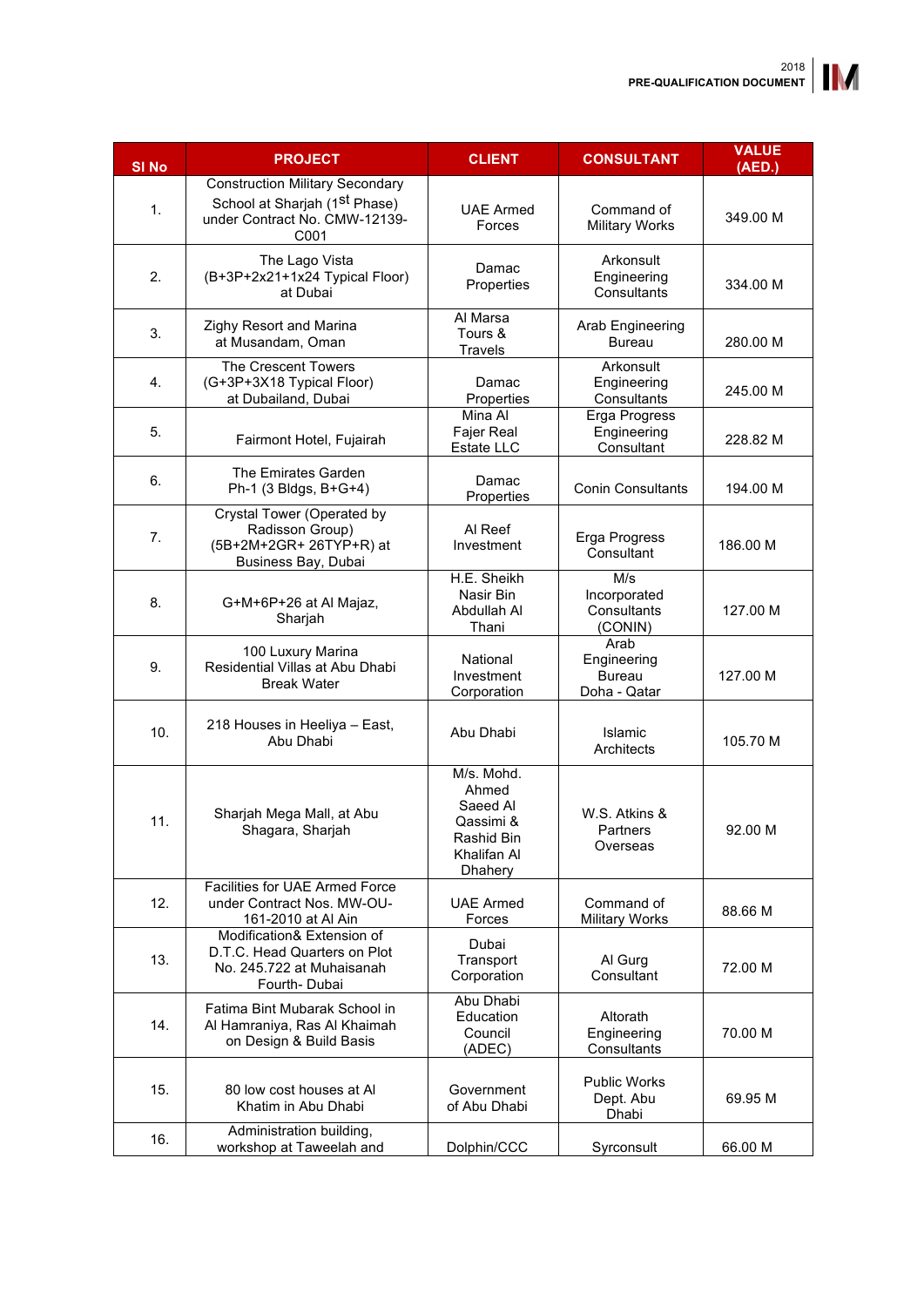| <b>SI No</b> | <b>PROJECT</b>                                                                                                                | <b>CLIENT</b>                                                           | <b>CONSULTANT</b>                                               | <b>VALUE</b><br>(AED.) |
|--------------|-------------------------------------------------------------------------------------------------------------------------------|-------------------------------------------------------------------------|-----------------------------------------------------------------|------------------------|
|              | control bldgs at Maqta, Al Ain<br>at Abu Dhabi                                                                                |                                                                         | Consulting<br>Engineer                                          |                        |
| 17.          | 80 low cost houses at<br>Shahama in Abu Dhabi                                                                                 | <b>Public Works</b><br>Dep't.                                           | <b>Public Works</b><br>Dep't.                                   | 64.00 M                |
| 18.          | 74(G+1) Villas in Al Barashi,<br>Sharjah                                                                                      | Gibca                                                                   | M/s. Almadain<br>Engineering<br>Consultants<br>L.L.C.           | 62.50 M                |
| 19.          | <b>Facilities for UAE Armed</b><br>Forces under Contract No.<br>CMW-09003- C012                                               | <b>UAE Armed</b><br>Forces                                              | Altorath<br>Engineering<br>Consultants                          | 58.06 M                |
| 20.          | 38(G+1) Villas in Al Barashi,<br>Sharjah                                                                                      | Gibca                                                                   | Abdulla<br>Mukadam<br>Engineering<br>Consultant<br>Office L.L.C | 52.00 M                |
| 21.          | 106 Houses in Shamkha, Abu<br>Dhabi                                                                                           | Abu Dhabi<br>Municipality                                               | Emirate<br>Engineering<br>Centre                                | 51.41 M                |
| 22.          | Facilities for UAE Armed<br>Forces under Contract No.<br>CMW-13025- C002                                                      | <b>UAE Armed</b><br>Forces                                              | Command of<br><b>Military Works</b>                             | 51.00 M                |
| 23.          | Facilities for UAE Armed Force<br>under Contract Nos. CMW -<br>10089-C001 at Al Ain                                           | <b>UAE Armed</b><br>Forces                                              | Command of<br><b>Military Works</b>                             | 49.29 M                |
| 24.          | 53 houses at al Grahya, Al Ain                                                                                                | <b>Public Works</b><br>Department                                       | Al Jazeera<br>Consultant                                        | 48.10 M                |
| 25.          | 94 houses at Shamkha, Abu<br>Dhabi                                                                                            | Abu Dhabi<br>Municipality                                               | Granada<br>Architects &<br>Consulting<br>Engg.                  | 46.00 M                |
| 26.          | 68 (G+1) Villas in Al Barashi,<br>Sharjah                                                                                     | Intermass<br>Engineering<br>&<br>Contracting                            | Almadain<br>Engineering<br>Consultants<br><b>LLC</b>            | 44.95 M                |
| 27.          | Construction of External<br>Services for Al Hamra Training<br>City Camp No. (136801) under<br>Contract No. CMW-09003-<br>C004 | <b>UAE Armed</b><br>Forces                                              | Command of<br><b>Military Works</b>                             | 44.14 M                |
| 28.          | 4 buildings at Al Nahda in<br>Sharjah                                                                                         | Juma Al<br>Majid                                                        | Horizon                                                         | 44.00 M                |
| 29.          | 40 houses at al Heeliya-south,<br>Abu Dhabi (Cont. No.1)                                                                      | <b>Public Works</b><br>Department                                       | Consulting<br>Engineering<br>Group                              | 43.89 M                |
| 30.          | Construction of Bus Station in<br>Al Ain                                                                                      | The<br>Department<br>of Transport,<br>Abu Dhabi                         | WS Atkins &<br>Partners<br>Overseas                             | 38.53 M                |
| 31.          | 86 Houses in Shawamekh, Abu<br>Dhabi                                                                                          | Private<br>Department<br>for HH Sh.<br>Zayed Bin<br>Sultan Al<br>Nahyan | Consulting<br>Engineering<br>Group                              | 36.70 M                |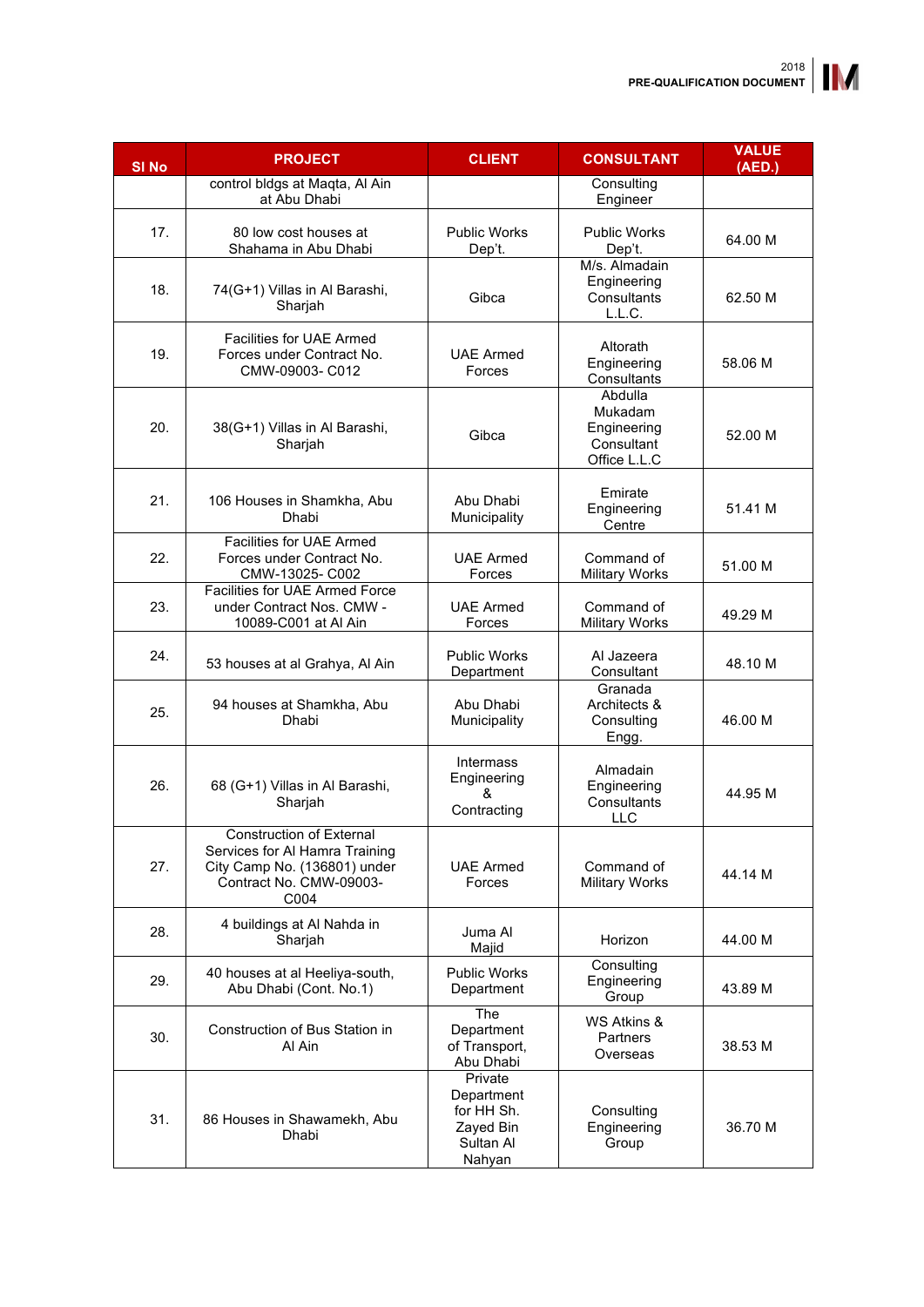| <b>SI No</b> | <b>PROJECT</b>                                                                                                                         | <b>CLIENT</b>                                            | <b>CONSULTANT</b>                                    | <b>VALUE</b><br>(AED.) |
|--------------|----------------------------------------------------------------------------------------------------------------------------------------|----------------------------------------------------------|------------------------------------------------------|------------------------|
| 32.          | 22 Commercial buildings in<br>Shahama Abu Dhabi                                                                                        | Khalifa<br>Committee                                     | <b>Techconsult AI</b><br>Damlouji                    | 36.30 M                |
| 33.          | Central markets in Shahama &<br>Baniyas, Abu Dhabi                                                                                     | Abu Dhabi<br>Municipality                                | Suidan &<br>Associates                               | 33.31 M                |
| 34.          | Sharjah English School Phase<br>1 & 2 - Sharjah                                                                                        | Sharjah<br>English<br>School                             | Peter Hudson<br><b>Buckle</b>                        | 33.00 M                |
| 35.          | 30 houses at al Heeliya-south,<br>Abu Dhabi                                                                                            | <b>Public Works</b><br>Department                        | Islamic<br>Architect                                 | 32.81 M                |
| 36.          | 30 public houses at Al Heeliya-<br>South in Abu Dhabi (cont.<br>No.2)                                                                  | <b>Public Works</b><br>Department                        | Islamic<br>Architect                                 | 32.81 M                |
| 37.          | <b>Construction of Al Ain Traffic</b><br><b>Management Center</b>                                                                      | Department<br>of Transport,<br>Abu Dhabi                 | IBI Group, Abu<br>Dhabi                              | 32.74 M                |
| 38.          | B+G+3 residential & recreation<br>building in al Ghusais, Dubai                                                                        | Mr. Moosa<br>Abdul<br>Rahman<br>Hassan                   | Copenhagen<br>Group                                  | 32.25 M                |
| 39.          | Garden city Residential<br>Development at Al Muteena,<br>Dubai                                                                         | Mr. Moosa<br>Abdul<br>Rehman<br>Hassan                   | Dimensions<br>Engineering<br>Consultants             | 31.50 M                |
| 40.          | 22 (G+1) Villas in Al Barashi,<br>Sharjah                                                                                              | Gibca<br>Limited                                         | Rashid Al<br>Owais<br>Engineering<br>Consultants     | 28,34 M                |
| 41.          | Demolition Works and<br><b>Constructions for Headquarter</b><br>Coast Guards at Mina Sadr<br>under contract no. CMW-<br>11129-<br>C001 | <b>UAE Armed</b><br>Forces                               | Command of<br><b>Military Works</b>                  | 28.19 M                |
| 42.          | G+19 storey residential building<br>in Sharjah                                                                                         | Sheikha<br>Aliya Bint Al<br>Qassimi                      | Al Gurg<br>Consultant                                | 26.25 M                |
| 43.          | B+G+12 Building on plot<br>No.232- 108 at Al Ghusais First<br>Dubai                                                                    | Mr. Abdulla<br>Mossa Al<br>Raisi                         | Osman Audeh<br>& Associates                          | 27.50 M                |
| 44.          | B+G+11 Building at Media City,<br>Dubai                                                                                                | Mr. Ahmed<br>Al Fardan                                   | M/s Dewan Al<br>Emara<br>- Architects &<br>Engineers | 27.00 M                |
| 45.          | Mosque at Al Mowaillah in<br>Sharjah                                                                                                   | H.H. Sheikh<br><b>Faisal Bin</b><br>Sultan Al<br>Qassimi | Khatib & Alami                                       | 24.12 M                |
| 46.          | Exchange building office at<br>defense r/a in Dubai                                                                                    | Etisalat                                                 | Engg.<br>Consultant<br>Group                         | 24.12 M                |
| 47.          | Commercial building (G+m+3)<br>in Dubai                                                                                                | Hassan<br>Aqueel Abdul<br>Razak<br>Zarooni               | Space Consult                                        | 22.50 M                |
| 48.          | Three gymnasiums 2 nos.<br>in Al Ain                                                                                                   | Ministry of                                              | Iraq Consult                                         | 22.10 M                |